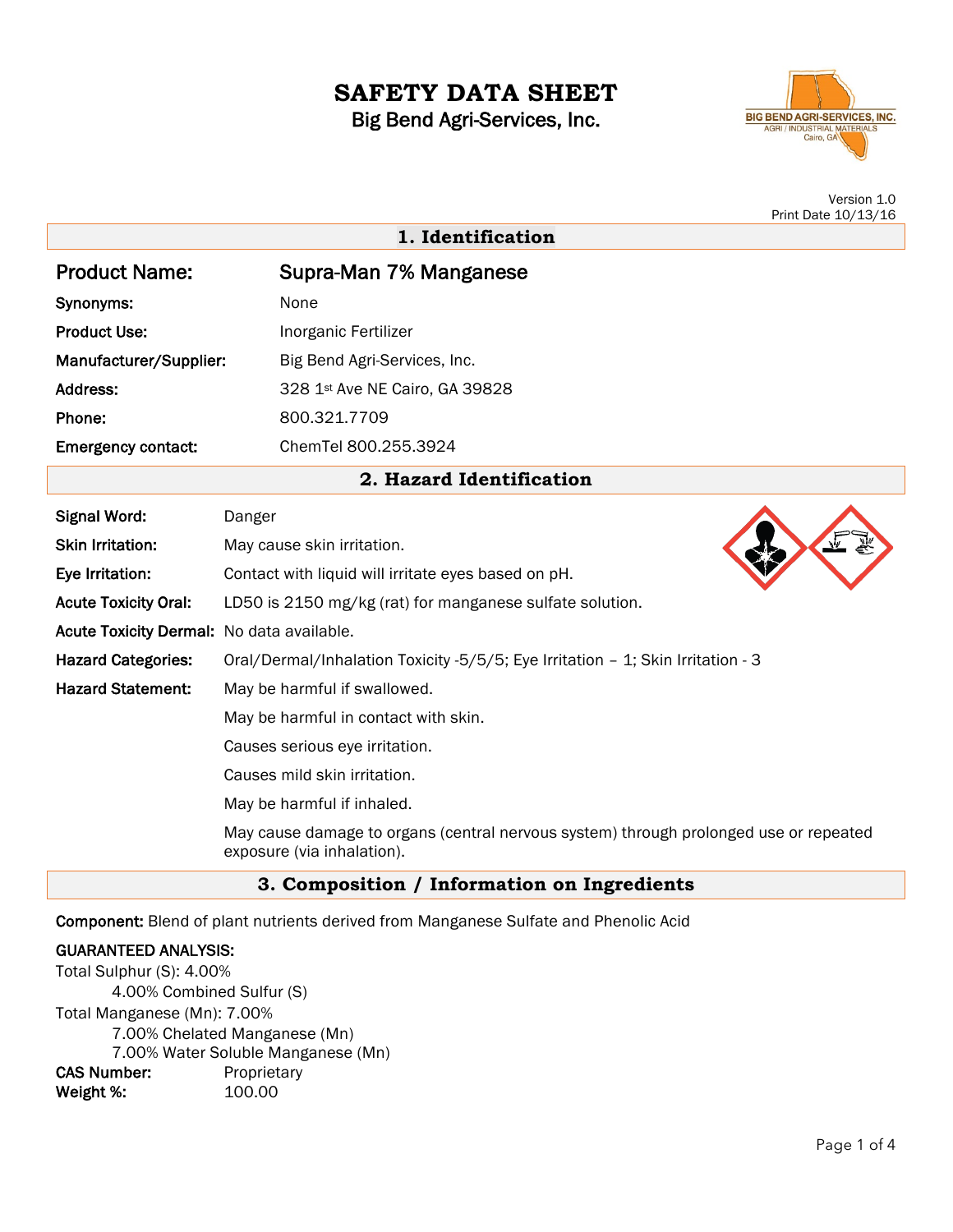#### **4. First Aid Measures**

Eye: Rinse cautiously with water for several minutes. Remove contact lenses, if present and easy to do. Continue rinsing. Obtain medical attention if irritation persists.

Skin: Remove contaminated clothing. Wash skin thoroughly with soap and water. Get medical attention if irritation develops.

Inhalation: Move to fresh air. Obtain medical attention if irritation develops.

Ingestion: Drink large volumes of water. Call a physician or poison control center.

Indication of Immediate Medical Attention and Special Treatment Needed: In the event of an adverse response, treatment should be directed toward control of the symptoms and the clinical condition of the patient.

#### **5. Fire Fighting Measures**

Extinguishing Media: Non-combustible product. Use extinguishing media for underlying cause of fire.

Specific Hazards Arising from the Chemical: Product may release toxic irritating fumes under fire conditions.

Special Fire Fight Proc: Wear positive-pressure self-contained breathing apparatus and full protective clothing. Use water spray to keep fire-exposed containers cool.

#### **6. Accidental Release Measures**

Personal Precautions: Avoid contact with skin and eyes. Keep unnecessary personnel out of area.

Protective Equipment: NIOSH-approved respirator for ammonia gas if mist or spray is present, impervious gloves, splash-proof goggles, impervious apron and footwear. Safety shower and eyewash should be available.

Emergency Procedures: Do not contaminate water supplies, lakes, streams, ponds or drains with spilled product.

Methods and Materials for Containment and Cleanup: Contain spill. If uncontaminated, collect and reuse product. If contaminated, absorb on sand or clay and place in a recovery drum for proper disposal.

## **7. Handling and Storage**

Precautions for Safe Handling: Do not contaminate water sources by runoff from cleaning of equipment, disposal of equipment wash water or spray waste. Avoid containers, piping or fittings made of copper-containing alloys or galvanized metals.

Conditions for Safe Storage: Keep out of reach of children. Do not store with food, feed or other material to be used or consumed by humans or animals. Use within 6 months of purchase date. Store unblended in original containers.

## **8. Exposure Controls / Personal Protection**

TLV/PEL: TLV – 0.2 mg/m3 (Manganese Sulfate/Manganese compounds as Mn) PEL – 5 mg/m3 (Manganese Sulfate/Manganese compounds as Mn)

Appropriate Engineering Controls: Local exhaust should be sufficient.

Personal Protective Equipment: Impervious gloves, splash-proof goggles, impervious apron and footwear. Safety shower and eyewash should be available.

## **9. Physical and Chemical Properties**

Odor/Appearance: Clear brown liquid with phenolic odor.

Flash Point, 0F: Not flammable

Boiling Point, 0F: Not applicable

Melting Point (Freezing point), <sup>o</sup> C: <32 Degrees F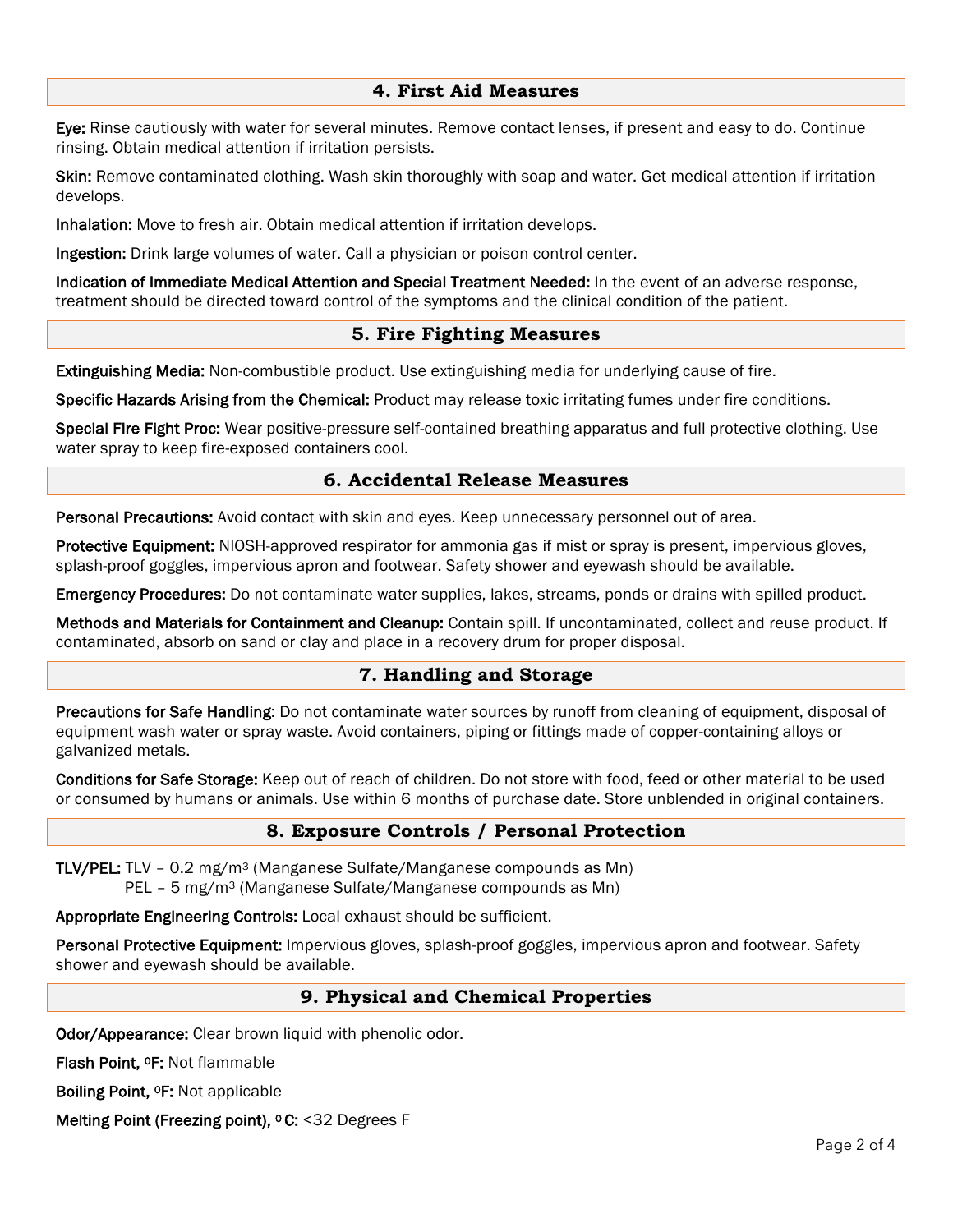Vapor Pressure, mm Hg @ 20ºC: Not applicable Vapor Density: Not applicable Solubility in Water: Soluble Molecular Formula: Not applicable, formulated mixture. Specific Gravity: 1.15-1.18 pH: <2.5 Flammable Limits (approximate volume % in air): Not applicable Auto-ignition Temperature: Not applicable Decomposition temperature: No information found

## **10. Stability and Reactivity**

Reactivity: No information found

Chemical Stability: Stable

Hazardous Decomposition Products: Product may release sulfur dioxide under fire conditions.

Hazardous Polymerization: Will not occur

Conditions to Avoid: Avoid high temperatures above 105 Degrees F., or greater acid contamination.

Incompatible Materials: Avoid mixing or intimate contact with strong alkalies.

## **11. Toxicological Information**

Acute Toxicity (Oral LD50): 2150 mg/kg (manganese sulfate solution) may be harmful if swallowed.

Acute Toxicity (Dermal LD50): May be harmful in contact with skin.

Acute Toxicity Inhalation LC50: No information found

Likely Routes of Exposure: Skin, eyes, inhalation

Skin Irritation: Prolonged or repeated contact may irritate skin.

Eye Irritation: Liquid contact will cause serious eye damage.

Skin Sensitization: Not listed as a skin sensitizer.

Carcinogenic: Not listed by IARC, NTP or OSHA.

Chronic Effects: May cause damage to organs (CNS) through prolonged or repeated exposure.

Other Hazards: None currently known.

## **12. Ecological Information**

Eco-toxicity: No information found

Persistence and Degradability: No information found

Bio-accumulative Potential: No information found

Mobility in Soil: No information found

Other Adverse Effects: No information found